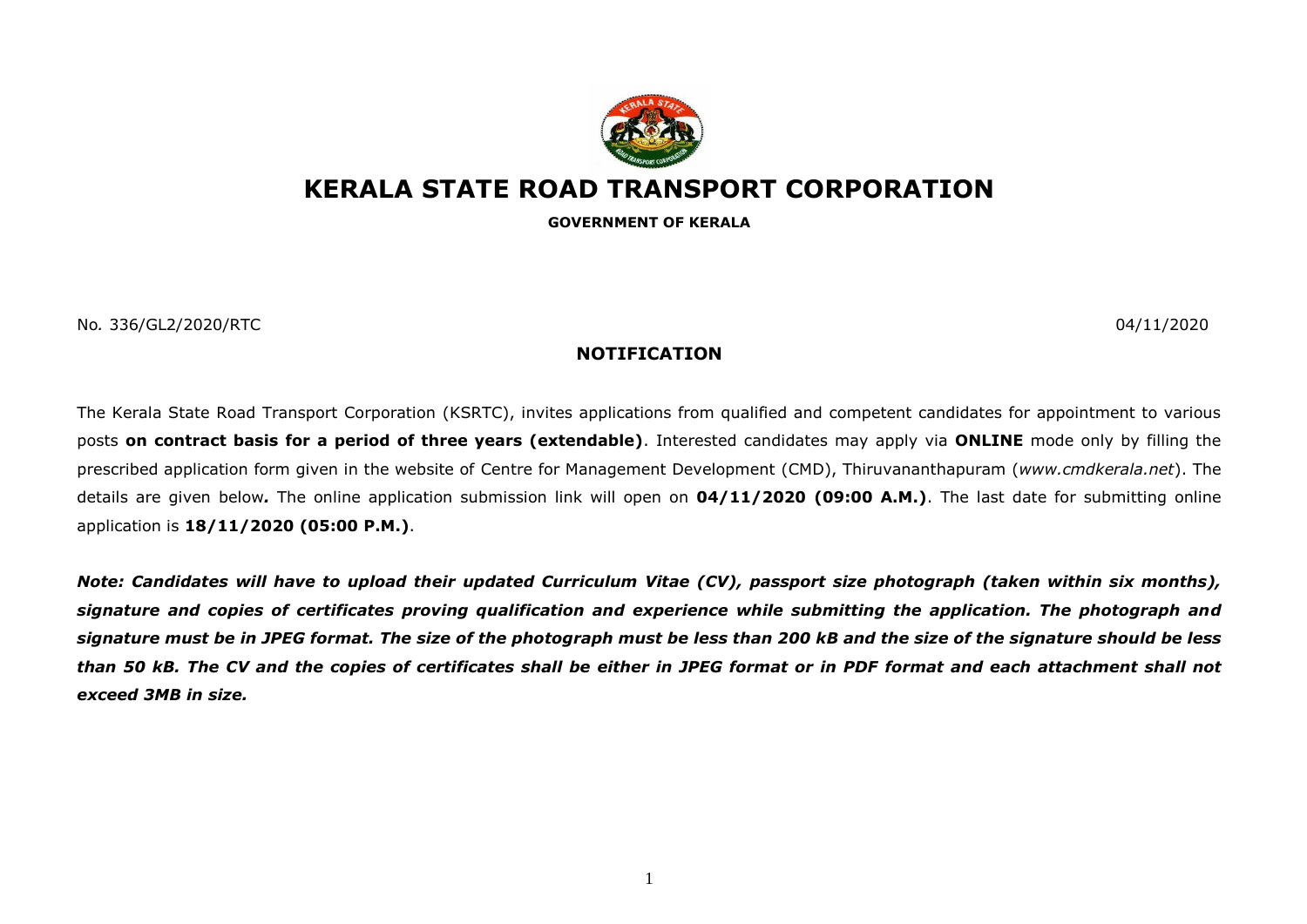## **DETAILS OF POSTS**

The details regarding the qualification and experience required, number of vacancies, age limit and remuneration are given in the table below.

| $\overline{\mathsf{SI}}$ .<br>No. | <b>Post</b>         | No. of<br><b>Vacancies</b>                                                                                                     | <b>Educational Qualification</b>                                                                                                                                                                                                                                                         | <b>Work Experience#</b>                                                                                                                                                                                                                                                                                                                                                                                                                                                                                                                                   | <b>Upper</b><br>Age<br>Limit <sup>#</sup><br>(Years) | <b>Maximum Pay</b><br>(Consolidated)<br>Rs. per month |
|-----------------------------------|---------------------|--------------------------------------------------------------------------------------------------------------------------------|------------------------------------------------------------------------------------------------------------------------------------------------------------------------------------------------------------------------------------------------------------------------------------------|-----------------------------------------------------------------------------------------------------------------------------------------------------------------------------------------------------------------------------------------------------------------------------------------------------------------------------------------------------------------------------------------------------------------------------------------------------------------------------------------------------------------------------------------------------------|------------------------------------------------------|-------------------------------------------------------|
| 1.                                | Manager (IT)        | 01                                                                                                                             | First Class B.Tech. degree in<br>Computer<br>Science/Information<br>Technology/MCA from a<br>recognized University or<br>Institute. Other branches of<br>Engineering will be<br>considered provided such<br>candidates have requisite<br>skills and experience in the<br>field.          | Minimum 5 years of post-qualification<br>experience in the implementation and<br>maintenance of IT solutions (software<br>development /network maintenance/data<br>analysis/ hardware maintenance) in a large<br>organization.<br>• At least 3 years should be in the level of<br>Deputy Manager or above.<br>• Preference will be given to those who have<br>worked in the development and<br>maintenance of Vehicle Tracking Systems,<br>Passenger Information Systems, Electronic<br>Ticketing Machines, Online Passenger<br>Reservation Systems, etc. | 40                                                   | 50,000                                                |
| 2.                                | Deputy Manager (IT) | 04<br>$(01 - Data$<br>Analytics;<br>01 - Software<br>Development;<br>$01$ - System<br>Administration;<br>$01 -$<br>Networking) | First Class MCA/B.Tech.<br>degree in Computer<br>Science/Information<br>Technology from a<br>recognized University or<br>Institute.<br>OR.<br>First Class B.Sc. degree in<br>Computer<br>Science/Information<br>Technology from a<br>recognized University or<br>Institute or equivalent | Minimum 3 years of post-qualification<br>experience in the implementation and<br>maintenance of IT solutions (software<br>development /network maintenance/data<br>analysis /hardware maintenance) in a large<br>organization.<br>Preference will be given to those who have<br>worked in the development and<br>maintenance of Vehicle Tracking Systems,<br>Passenger Information Systems, Electronic<br>Ticketing Machines, Online Passenger<br>Reservation Systems, in projects related to<br>public transport system, etc.                            | 35                                                   | 40,000                                                |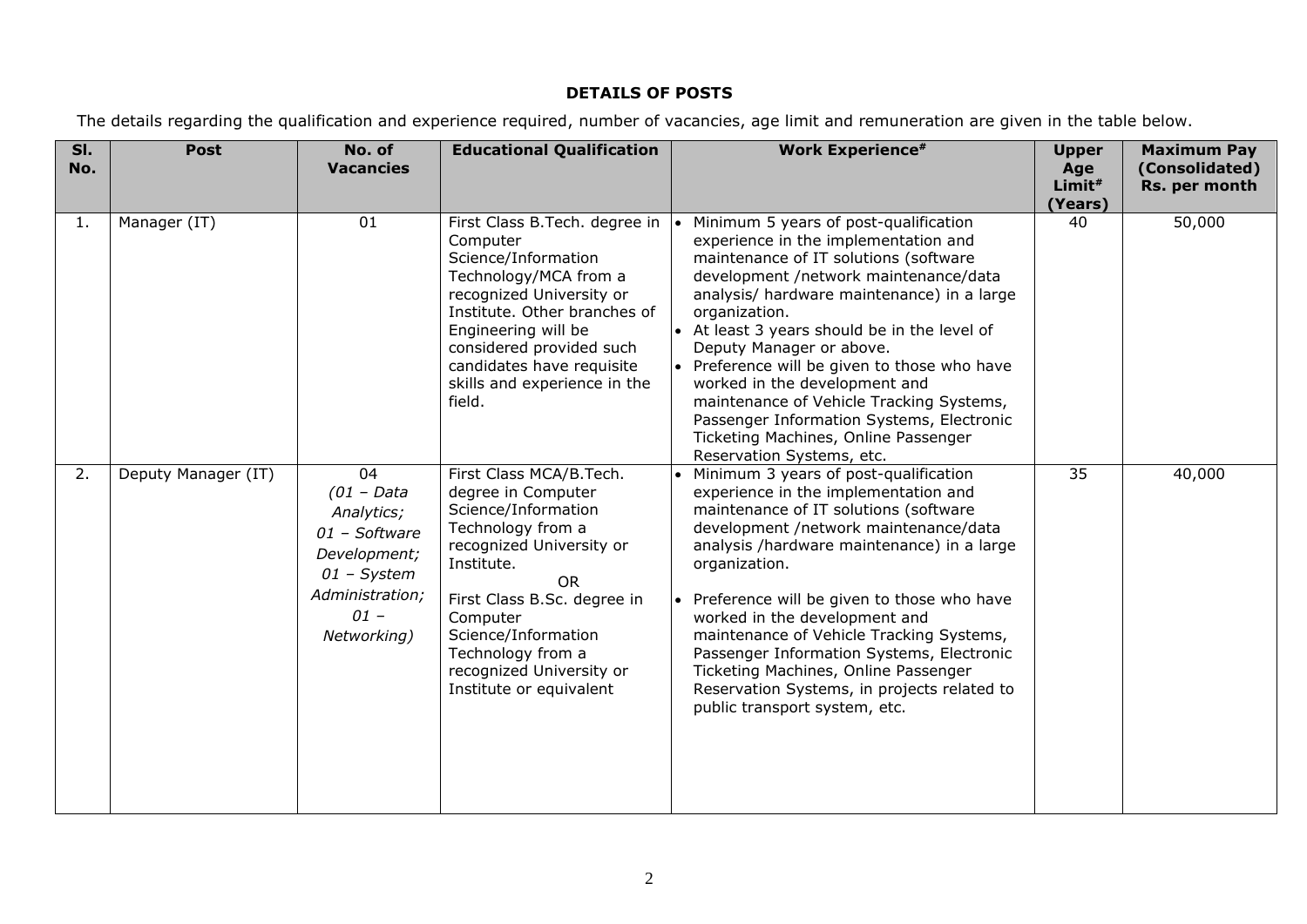| SI.<br>No. | <b>Post</b>                    | No. of<br><b>Vacancies</b>                                                                                                                  | <b>Educational Qualification</b>                                                                                                                                                   | <b>Work Experience#</b>                                                                                                                                                                                                                                                                                                                                                           | <b>Upper</b><br>Age<br>Limit#<br>(Years) | <b>Maximum Pay</b><br>(Consolidated)<br>Rs. per month |
|------------|--------------------------------|---------------------------------------------------------------------------------------------------------------------------------------------|------------------------------------------------------------------------------------------------------------------------------------------------------------------------------------|-----------------------------------------------------------------------------------------------------------------------------------------------------------------------------------------------------------------------------------------------------------------------------------------------------------------------------------------------------------------------------------|------------------------------------------|-------------------------------------------------------|
| 3.         | Manager (Accounts)             | 05<br>(The selected<br>candidates will<br>be placed in the<br>suitable position<br>as per the<br>credentials and<br>organizational<br>need) | M.Com. (Regular) in Finance<br>from a recognized<br>University/Institute<br><b>OR</b><br>CA (Inter)/ICWA (Inter)                                                                   | Minimum 7 years of post-qualification<br>experience in finalization of accounts of<br>large Companies/Corporations.<br>• At least 3 years should be in the level of<br>Deputy Manager or above.<br>• Preference will be given to those who have<br>worked in Government / Public Sector<br>Undertakings.                                                                          | 40                                       | 50,000                                                |
| 4.         | Deputy Manager<br>(Accounts)   |                                                                                                                                             |                                                                                                                                                                                    | • Minimum 5 years of post-qualification<br>experience in finalization of accounts of<br>large Companies/Corporations.<br>• Preference will be given to those who have<br>worked in Government/ Public Sector<br>Undertakings.<br>• For in house permanent employees, the<br>terms and conditions will be decided later.<br>There is no exemption in the recruitment<br>procedure. | 35                                       | 40,000                                                |
| 5.         | Manager (Commercial)           | 05<br>(The selected<br>candidates will<br>be placed in the<br>suitable position<br>as per the<br>credentials and<br>organization<br>need)   | MBA (Regular)/PGDM<br>(Regular) in Marketing/<br>Logistics Management from<br>a recognized University /<br>institute<br>Note                                                       | Minimum 7 years of post-qualification<br>experience in Commercial Management/<br>Sales Management in a large organization.<br>• At least 4 years of experience should be in<br>the marketing of FMCG/PHRMA/office space,<br>etc.                                                                                                                                                  | 40                                       | $50,000/- +$<br><b>Business</b><br>Commission         |
| 6.         | Deputy Manager<br>(Commercial) |                                                                                                                                             | Candidates with other<br>degree/PG degree with 10<br>years (for Manager<br>(Commercial))/7 years (for<br>Deputy Manager<br>(Commercial)) of relevant<br>experience may also apply. | Minimum 5 years of post-qualification<br>experience in Commercial Management/<br>Sales Management in a large organization.<br>• At least 2 years of experience should be in<br>the marketing of FMCG/PHRMA/office space.<br>• For in house permanent employees, the<br>terms and conditions will be decided later.<br>There is no exemption in the recruitment<br>procedure.      | 35                                       | $40,000/- +$<br><b>Business</b><br>Commission         |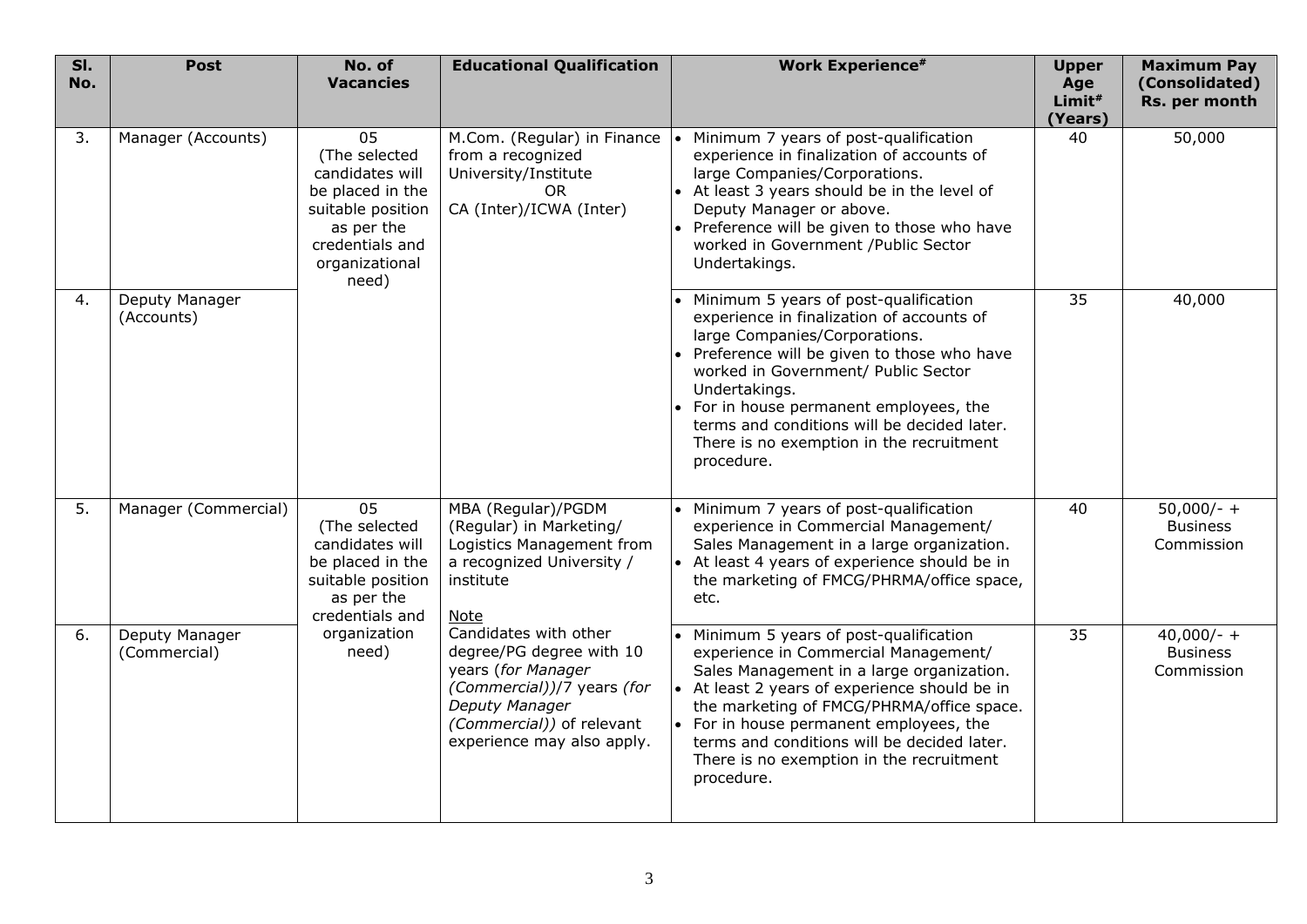| SI.<br>No. | <b>Post</b>         | No. of<br><b>Vacancies</b>                                                                                                                | <b>Educational Qualification</b>                                                                              | <b>Work Experience#</b>                                                                                                                                                                                                                                                                                                                                              | <b>Upper</b><br>Age<br>Limit <sup>#</sup><br>(Years) | <b>Maximum Pay</b><br>(Consolidated)<br>Rs. per month |
|------------|---------------------|-------------------------------------------------------------------------------------------------------------------------------------------|---------------------------------------------------------------------------------------------------------------|----------------------------------------------------------------------------------------------------------------------------------------------------------------------------------------------------------------------------------------------------------------------------------------------------------------------------------------------------------------------|------------------------------------------------------|-------------------------------------------------------|
| 7.         | Manager (HR)        | 05<br>(The selected<br>candidates will<br>be placed in the<br>suitable position<br>as per the<br>credentials and<br>organization<br>need) | MBA (Regular)/PGDM<br>(Regular) in Human<br>Resource Management from<br>a recognized<br>University/Institute. | • Minimum 7 years of post qualification<br>experience in Human Resource Management<br>in a large organization.<br>$\bullet$ At least 3 years should be in the level of<br>Deputy Manager or above.<br>• Preference will be given to those who have<br>worked in Government/Public Sector<br>Undertakings and are familiar with<br>Government systems and procedures. | 40                                                   | $50,000/-$                                            |
| 8.         | Deputy Manager (HR) |                                                                                                                                           |                                                                                                               | • Minimum 5 years of post qualification<br>experience in Human Resource Management<br>in a large organization.<br>• Preference will be given to those who have<br>worked in senior position in<br>Government/Public Sector Undertakings and<br>are familiar with Government systems and<br>procedures.                                                               | 35                                                   | $40,000/-$                                            |

*# - As on 01.11.2020*

## **Note:**

- **Candidates who attended in Kerala Universities and other Universities under Regular scheme need only apply. Relaxation in this criteria will be made application only in the case of exceptionally good candidates.**
- It shall be noted that admittance to various stages of the recruitment will be provisional only, and will not confer any claim unless various other conditions of selection processes are satisfied. Detailed scrutiny of the applications/credentials will be conducted before interview/appointment. Any discrepancy found during the detailed scrutiny will result in the rejection of the candidature.
- KSRTC reserves the right to shortlist only a limited number of candidates for written test/group discussion/interview, as the case may be for the post, based on marks secured in their qualifying examination and/or years of relevant experience. Candidates should clearly mention the marks scored in their qualifying examination in the application. The onus of proving the conversion from grade/CGPA to percentage of marks would rest with the candidate.
- Canvassing in any form will lead to disqualification. In the event of any information provided by the candidate being found false or incorrect at any stage, their candidature/appointment is liable to be cancelled/terminated without any notice. KSRTC reserves the right to fill or not to fill the post advertised.